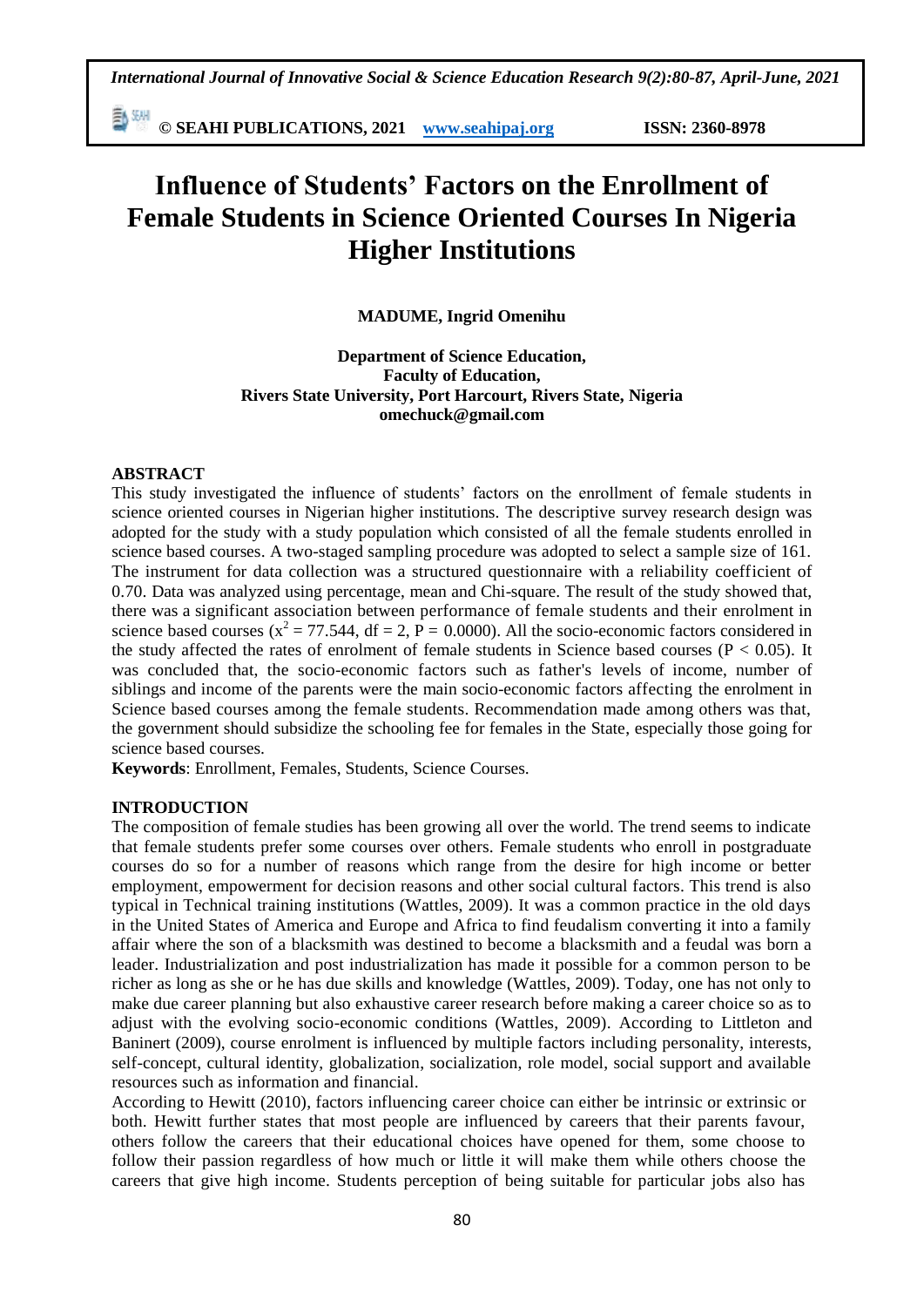been found to be influenced by a number of factors including ethnic background, year in school, level of achievement, choice of science subjects, attitudes and differences in job characteristics (McQuaid & Bond, 2003). Bandura et al (2001) state that each individual undertaking the process is influenced by several factors including the context in which they live in, their personal aptitudes, social contacts and educational attainment. In a study by Perrone, (2001) on role model influence on the career decisiveness of college students, it was found that role model supportiveness, and quality of relationship contributed to the career choice of students. The same study indicated that majority of the students selected same gender role models. A number of studies carried out in African countries have provided data that illustrated the gross under representation of females in Science subjects and careers (FAWE, 2019). The Forum for of African Women Educationists (FAWE, 2019), acknowledged that in many African states, girls were still restricted to studying what is perceived to be "soft option" Subjects, which has limited their access to scientific and technical disciplines in institutions of higher learning.

In Nigeria, it was reported at a workshop organized by Nigeriatta University and the World Bank, on gender main-streaming in public universities, that although gender disparities in students' enrolment exist at all levels of higher education, they are particularly wide at higher degree levels especially in sciences, with special reference to mathematics and technical disciplines. It was also reported that women academicians were concentrated in what is perceived as traditional female social science and education disciplines (Ramani, 2004). In a study by Natalie (2006), young adults were influenced through interaction with the context of family, school and community as they learn about and explore careers which ultimately lead to their career choice. One consistent finding in research suggests that adolescents' own aspirations are influenced by their parent's aspirations or expectations. Parental support and encouragement are important factors that have been found to influence career choice. Children may choose what their parents desire simply to please them (Taylor et al, 2004).

Generally, the choice of a career could be influenced by the student's socio-economic status, parents, friends, and counselors. According to Oyamo and Amoth cited in Ohadoma (2011), studies in Nigeria show that parents more than teachers play a major role in the career choice of students. In Nigeria, every year secondary school students make their career choices before sitting for their final Nigeria Certificate of Secondary Examination. The result of this final examination determines who joins university since admissions into various careers were determined by grades obtained from the Nigeria Certificate of Secondary Education and JAMB score. Before making their subject choices, students are often provided with a list of careers from which they are supposed to make choices. Most of the students lack adequate information regarding various careers hence the choices that they make are embedded in their perception of the ideal job and the subjects they study in secondary school. The only support students get within the school is from career masters or counselors as they are mostly refereed to and the teachers who are expected to support students in their career choice. However, one major consideration is the socio-economic status of the students. For instance, female students who may have plans originally to study medicine, divert to other courses probably because of lack of resources. Though, the socio-economic status notwithstanding, some parents feel training the female child is a waste of resources as she may likely to change her identity to that of her husband and even to enrich her husband rather than the parents who have suffered to train her. Thus, it becomes imperative to investigate the influence of students' factors on the enrollment of female students in science oriented courses in Nigerian higher institutions. **Objectives** 

The following objectives were stated to guide the study:

- 1. To find out the social-economic background of the female students enrolled in Science-based courses in tertiary institutions in Nigeria.
- 2. To investigate how students factors influence their enrolment in Sciencebased courses in tertiary institutions in Nigeria.

#### **Research Questions**

The following research questions were answered in the study:

- 1. What is the social economic background of female students enrolled in science- based courses in tertiary institutions in Nigeria?
- 2. What female students' factors influence their enrolment in science-based courses in tertiary institutions in Nigeria?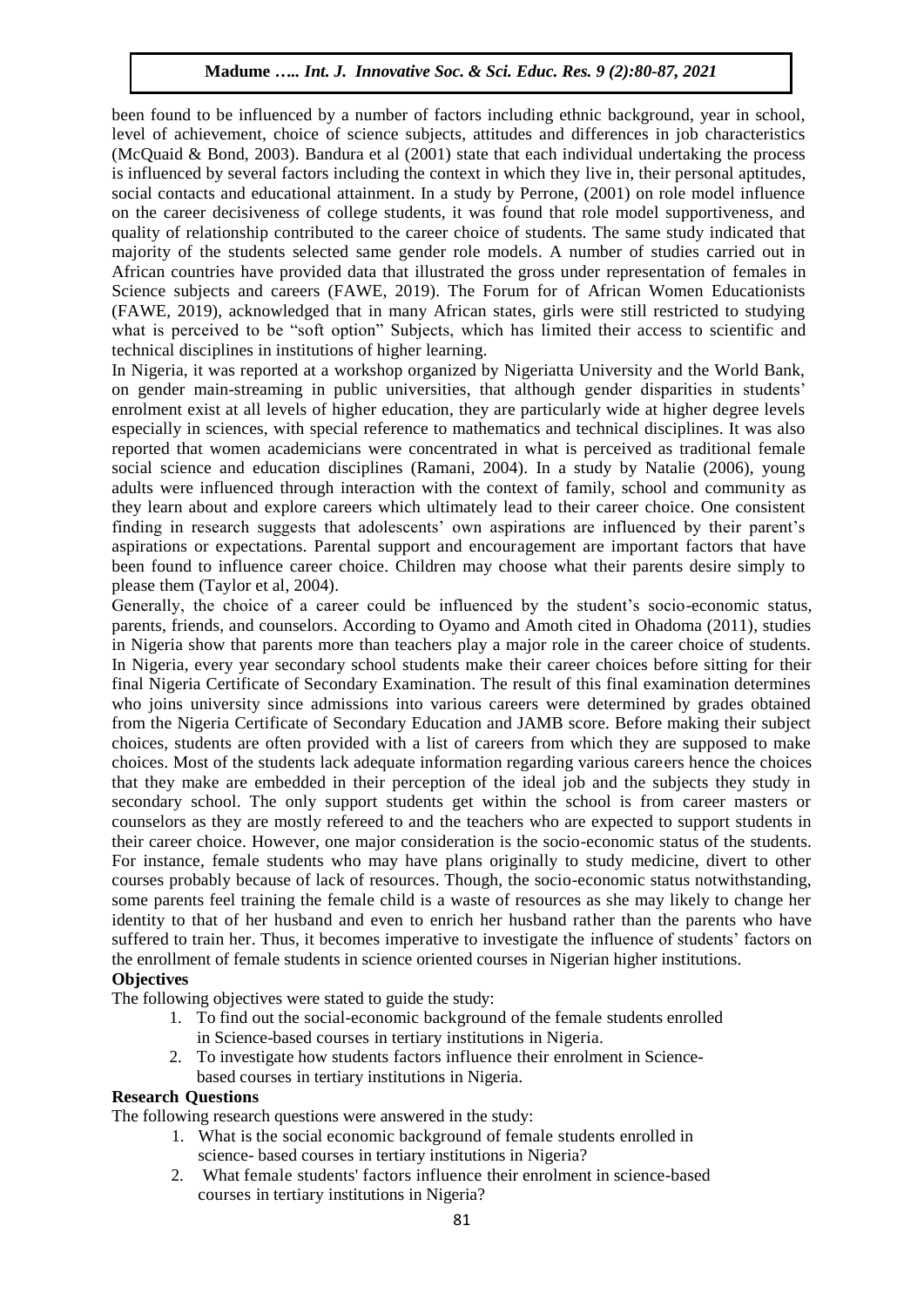#### **METHODOLOGY**

The descriptive survey research design was adopted for the study with a population which consisted of all the female students enrolled in science based courses in the tertiary institutions in Nigeria at the time of the study. The sample size for the study was one hundred and sixty-one (161). A two-staged sampling procedure was adopted which included the use of the simple random sampling technique at the first stage to select ten institutions .and systematic random sampling technique at the second stage to get a sample of 161 students from the sampling frame of students in each institution. The instrument for data collection in the study was a structured questionnaire with a reliability coefficient of 0.70. Data was collected from female students pursuing Science-based courses. The data was collected by the researcher with the help of one research assistant. Data was analyzed using descriptive statistics such as percentage and mean while inferential statistics such as Chi-square was used at 0.05 level of significance.

#### **RESULTS**

The results and findings of this study were presented below in tables and figures:<br>Table 1: Performance rating of the students based on the past examination so

| Table 1: Performance rating of the students based on the past examination scores |               |                          |            |    |                |  |  |  |  |  |
|----------------------------------------------------------------------------------|---------------|--------------------------|------------|----|----------------|--|--|--|--|--|
| <b>Frequency</b>                                                                 | $\frac{6}{9}$ | <b>Percentage likely</b> | Chi-square | df | <b>P-value</b> |  |  |  |  |  |
|                                                                                  |               | to enroll                | $(x^2)$    |    |                |  |  |  |  |  |
| 62                                                                               | 44.6          | 97.8                     | 77.544     | 2  | 0.0000         |  |  |  |  |  |
| 44                                                                               | 32.2          | 67.0                     |            |    |                |  |  |  |  |  |
| 32                                                                               | 23.2          | 32.3                     |            |    |                |  |  |  |  |  |
|                                                                                  |               |                          |            |    |                |  |  |  |  |  |

The role of performance in enrolment in Science based courses was determined. The female students were asked whether they performed well and the results as summarized below in Table 1. When the performance of the female students were cross-tabulated with the probability of enrolment in Science based courses, it was established that there was a significant association between performance and enrolment ( $\mathbf{x}^2 = 77.544$ , df = 2, P = 0.0000).

| <b>Fathers level</b><br>of education | <b>Frequency</b> | $\frac{0}{0}$ | <b>Probability of</b><br>enrolment | Chi-<br>square $(x^2)$ | df | <b>P-value</b> |
|--------------------------------------|------------------|---------------|------------------------------------|------------------------|----|----------------|
| <b>None</b>                          | 44               | 32.4          | 72.7                               | 109.3                  | 4  | 0.0000         |
| <b>Primary</b>                       | 43               | 31.6          | 72.2                               |                        |    |                |
| <b>Secondary</b>                     | 37               | 27.2          | 89.2                               |                        |    |                |
| College                              | 9                | 6.6           | 88.9                               |                        |    |                |
| <b>University</b>                    |                  | 2.2           | 100.0                              |                        |    |                |

**Table 2: Effects of the father's levels of education on enrolment in Science based courses among female students in the tertiary institutions**

Table 2 provides information on the effects of the father's level of education and probability of enrolment in Science based courses. Majority of the students father's had no education (32.4%) similar to the percentage with only primary level of education (31.6%) while female students fathers with college and university education were only 6.6% and 2.2% respectively. The researcher cross-tabulated the female students father's levels of education and the probability to complete and analyzed the relationship. The statistical analysis revealed that there was a significant relationship between students' father's level of education and enrolment in Science based courses among the female students ( $P < 0.05$ ). Female students with the highest probability of enrolment in Science based courses were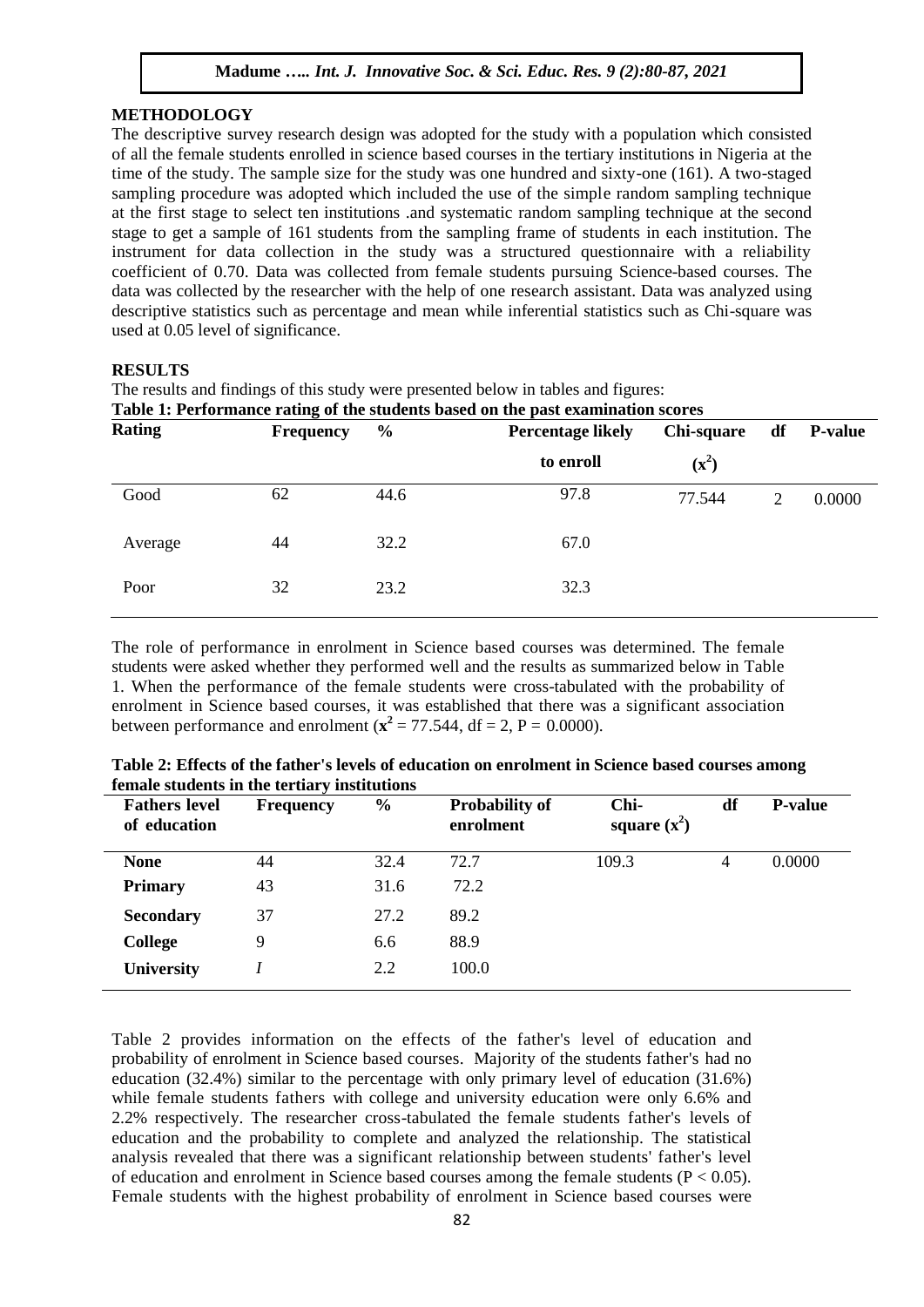those whose fathers had college or university levels of education at 88.9% and 100% respectively. On the other hand, female students whose fathers had no education had lower probability to complete (72.7%) similar to the percentage of female students whose father's had primary level of education.

| <b>Number</b><br>of<br><b>Siblings</b> | <b>Frequency</b> | $\frac{6}{9}$ | <b>Percentage</b><br>likely to<br>enrolment | Chi-square<br>$(x^2)$ | df | <b>P-value</b> |
|----------------------------------------|------------------|---------------|---------------------------------------------|-----------------------|----|----------------|
| $\lt 2$                                | 31               | $22.8 \cdot$  | 83.9                                        | 18.543                | 3  | 0.0022         |
| $3 - 5$                                | 67               | 49.3          | 80.6                                        |                       |    |                |
| $6-10$                                 | 34               | 25.0          | 73.5                                        |                       |    |                |
| >10                                    | 4                | 2.9           | 25.0                                        |                       |    |                |

|  |  |                                             | Table 3: Effects of the number of siblings on the probability to complete education |  |  |
|--|--|---------------------------------------------|-------------------------------------------------------------------------------------|--|--|
|  |  | among female Science based courses students |                                                                                     |  |  |

This study also determined the relationships between the number of siblings and probability of enrolment in Science based courses among the female students in Science based courses (Table 4.12). Up to 49.3% of the female students had number of siblings ranging from 3-5 followed by female students with 6-10 siblings (25%) and least number of females had over 10 siblings (2.9%). The probability to complete college education was found to be high among students with less than 2 siblings (83.9%) followed by those with 3-5 siblings (80.6%) and least among those with over 10 children (25%). When the number of siblings was cross-tabulated with the probability to complete, it was established that there were significant relationships between number of siblings and probability to complete  $(P < 0.05)$ . Generally, the relationships were such that increasing number of siblings resulted in decreasing probability of completing college students among the females' students.



#### **Fig 1: Preference of the father in payment of school fees to the siblings**

The researcher inquired from the female students how many siblings their father paid school fees for and whether they were female students or male students. The female students parents preferred to pay fees for male students as attested by two thirds of the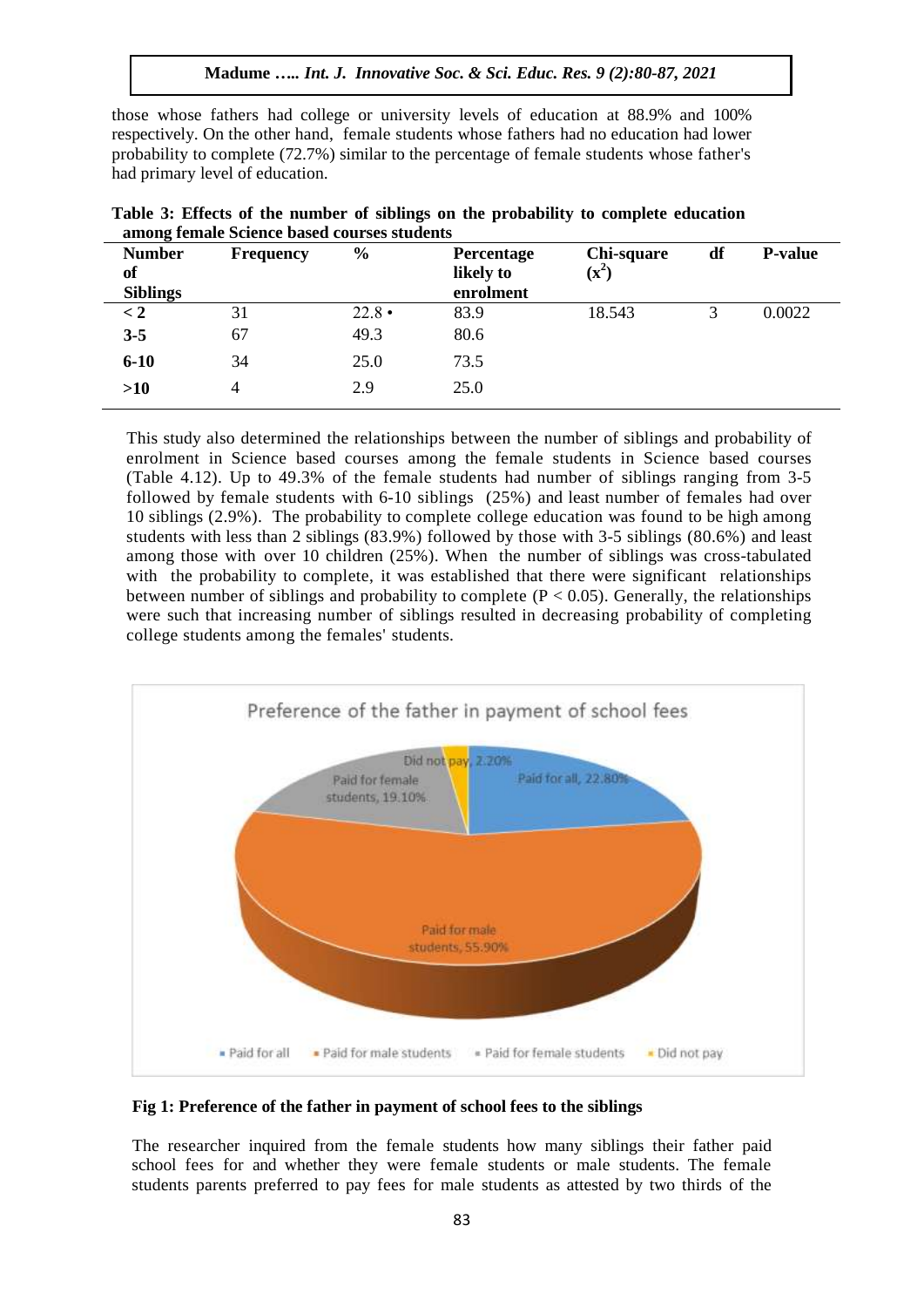respondents while only one fifth of the female students believed that their parents preferred to pay fees for them.

| Science based courses of Science based courses due to the socio-economic factors |           |    |    |    |                |       |                         |                |  |
|----------------------------------------------------------------------------------|-----------|----|----|----|----------------|-------|-------------------------|----------------|--|
| <b>Statement</b>                                                                 | <b>SA</b> | A  | U  | D  | <b>SD</b>      | Rank  | $\overline{x^2}$ -value | <b>P-value</b> |  |
|                                                                                  |           |    |    |    |                | score |                         |                |  |
|                                                                                  |           |    |    |    |                |       |                         |                |  |
| My parents were poor                                                             | 91        | 25 | 10 | 8  | $\overline{2}$ | 88.7  | 12.227                  | 0.0097         |  |
| Parents preferred to                                                             | 51        | 35 | 9  | 32 | 9              | 72.8  | 15.222                  | 0.0074         |  |
| educate male students                                                            |           |    |    |    |                |       |                         |                |  |
| than female students                                                             |           |    |    |    |                |       |                         |                |  |
| My family was                                                                    | 37        | 36 | 23 | 26 | 14             | 68.2  | 29.343                  | 0.0004         |  |
| polygamous                                                                       |           |    |    |    |                |       |                         |                |  |
| My parent's income                                                               | 87        | 13 | 15 | 13 | 8              | 83.2  | 23.443                  | 0.0043         |  |
| was low                                                                          |           |    |    |    |                |       |                         |                |  |
| My parents has no                                                                | 87        | 25 | 15 | 7  | $\overline{2}$ | 87.6  | 14.543                  | 0.0054         |  |
| formal employment                                                                |           |    |    |    |                |       |                         |                |  |
| It is not conducive to                                                           | 10        | 8  | 20 | 39 | 59             | 41.0  | 47.998                  | 0.0000         |  |
| study at home                                                                    |           |    |    |    |                |       |                         |                |  |
| <b>My father considers</b>                                                       | 53        | 41 | 31 | 9  | 1              | 79.6  | 33.445                  | 0.0043         |  |
| me a financial burden                                                            |           |    |    |    |                |       |                         |                |  |

# **Table 4: Statements concerning female students' perception towards enrolment in Science based courses of Science based courses due to the socio-economic factors**

The researcher consolidated and rank the information that captured the overall socio-economic background characteristics that influence enrolment in Science based courses rates of the female students in tertiary level colleges. Several information was sought from the female students and the summary was provided in Table 4. According to the table, many female students were unlikely to enrolment due to poverty; preference by the parents to education male students, cultural norms such as polygamy, high illiteracy among the parents while early marriages was not a major cause of female students' enrolment. When the socio-economic status was cross- tabulated with probability to complete, the results indicated that all factors affected enrolment in Science based courses rates (P < 0.05).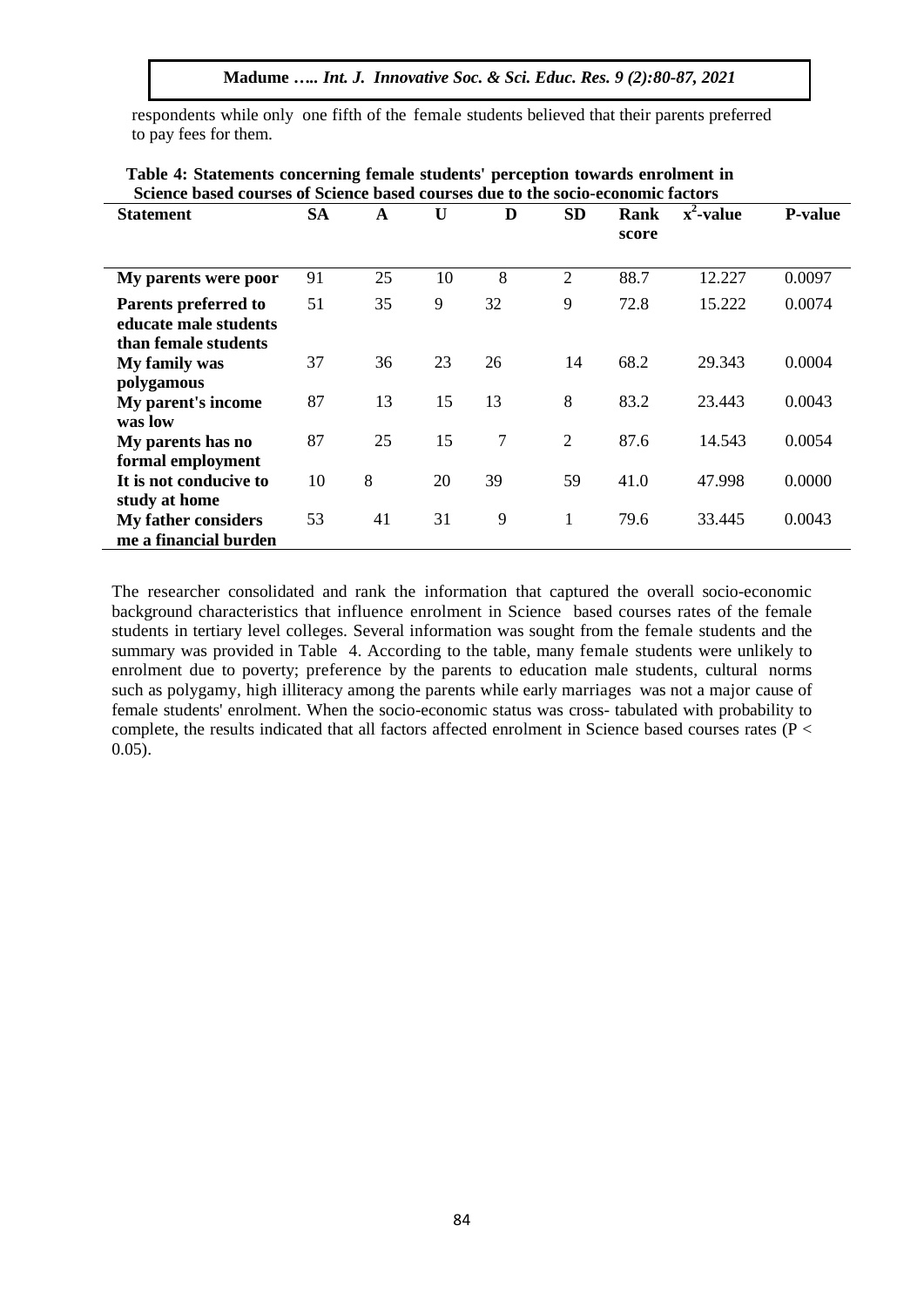| scores                                                                                                               |           |                |               |              |                |              |
|----------------------------------------------------------------------------------------------------------------------|-----------|----------------|---------------|--------------|----------------|--------------|
| <b>Statement</b>                                                                                                     | <b>SA</b> | $\mathbf{A}$   | $\mathbf U$   | D            | <b>SD</b>      | Rank         |
|                                                                                                                      |           |                |               |              |                | score        |
| I enjoy my course of Science courses at the college                                                                  | 86        | 21             | 21            | 6            | $\overline{2}$ | 86.9         |
| I am sure I am good at learning Science based Course                                                                 | 51        | 21             | 20            | 33           | 11             | 70.0         |
| Knowing Science courses will help me earn a living                                                                   | 73        | 36             | 13            | 11           | 3              | 84.3         |
| I don't think I could do advances Science courses                                                                    | 87        | 13             | 17            | 11           | 8              | 83.5         |
| Science courses will not be important to me in my life's<br>work.                                                    | 85        | 22             | 22            | $-5$         | $\mathfrak{2}$ | 86.9         |
| Males are not naturally better than female in Science<br>courses.                                                    | 71        | $8\phantom{1}$ | 23            | 11           | 23             | 73.7         |
| Getting a teacher to take me seriously in Science courses<br>is a problem                                            | 31        | 23             | 27            | 32           | 23             | 61.0         |
| Science courses is hard for me                                                                                       | 51        | 32             | 32            | 12           | 9              | 75.3         |
| I need Science courses for my future work.                                                                           | 63        | 41             | 22            | 6            | $\overline{4}$ | 82.5         |
| I am sure of myself when I do Science courses<br>Don't expect to use much Science course when I get<br>out of School | 96<br>63  | 11<br>41       | 8<br>22       | $\,8\,$<br>6 | 13<br>4        | 84.9<br>82.5 |
| Women can do just as men in Science courses                                                                          | 96        | 11             | 8             | 8            | 13             | 84.9         |
| Hard to get Science courses teachers to respect                                                                      | 23        | 51             | 20            | 31           | 11             | 66.5         |
| Science courses is a worthwhile, necessary subject                                                                   | 63        | 41             | 22            | 6            | $\overline{4}$ | 82.5         |
| I would have more faith in the answer for the Science<br>courses                                                     | 96        | 11             | $\,8\,$       | 8            | 13             | 84.9         |
| problem solved by a man than a woman                                                                                 |           |                |               |              |                |              |
| I am not the type to do well in Science courses                                                                      | 23        | 51             | 20            | 31           | 11             | 66.5         |
| My teachers have encouraged me to study more Science<br>courses                                                      | 47        | 45             | 23            | 13           | 8              | 76.2         |
| Taking Science courses is a waste of time                                                                            | 51        | 17             | 36            | 11           | 21             | 69.7         |
| I have a hard time getting teachers to talk seriously with<br>me about Science courses                               | 63        | 41             | 22            | 6            | 4              | 82.5         |
| Science courses has been my worst subject<br>My teachers think more advanced Science courses                         | 96<br>23  | 11<br>51       | $\,8\,$<br>20 | 8<br>31      | 13<br>11       | 84.9<br>66.5 |
| were a waste of time for me                                                                                          |           |                |               |              |                |              |
| Women certainly are smart enough to do well in science<br>courses                                                    | 47        | 45             | 23            | 13           | 8              | 76.2         |
| I can get good grades in Science courses                                                                             | 51        | 17             | 36            | 11           | 21             | 69.7         |

**Table 5: Female students' perception of the Science based courses course and the overall rank** 

The overall attitudes of the female students towards Science based courses and die probability to complete are depicted in Table 4.17. Majority of the female students had positive attitudes (58.9%) towards Agricultural Science based Course. Female students with negative attitudes towards Science based courses were moderate in proportion (33.5%), however, the proportion of students with neutral attitudes were the lowest (7.6%) compared to the other two attitudinal categories. The researcher cross-tabulated the attitudes and probability of enrolment in Science based courses among the students. It was established that there was a significant association between perception and probability to complete with more students having positive perception likely to enrolment than those with negative perceptions ( $x^2 = 76.4343$ , df = 2, P = 0.0035).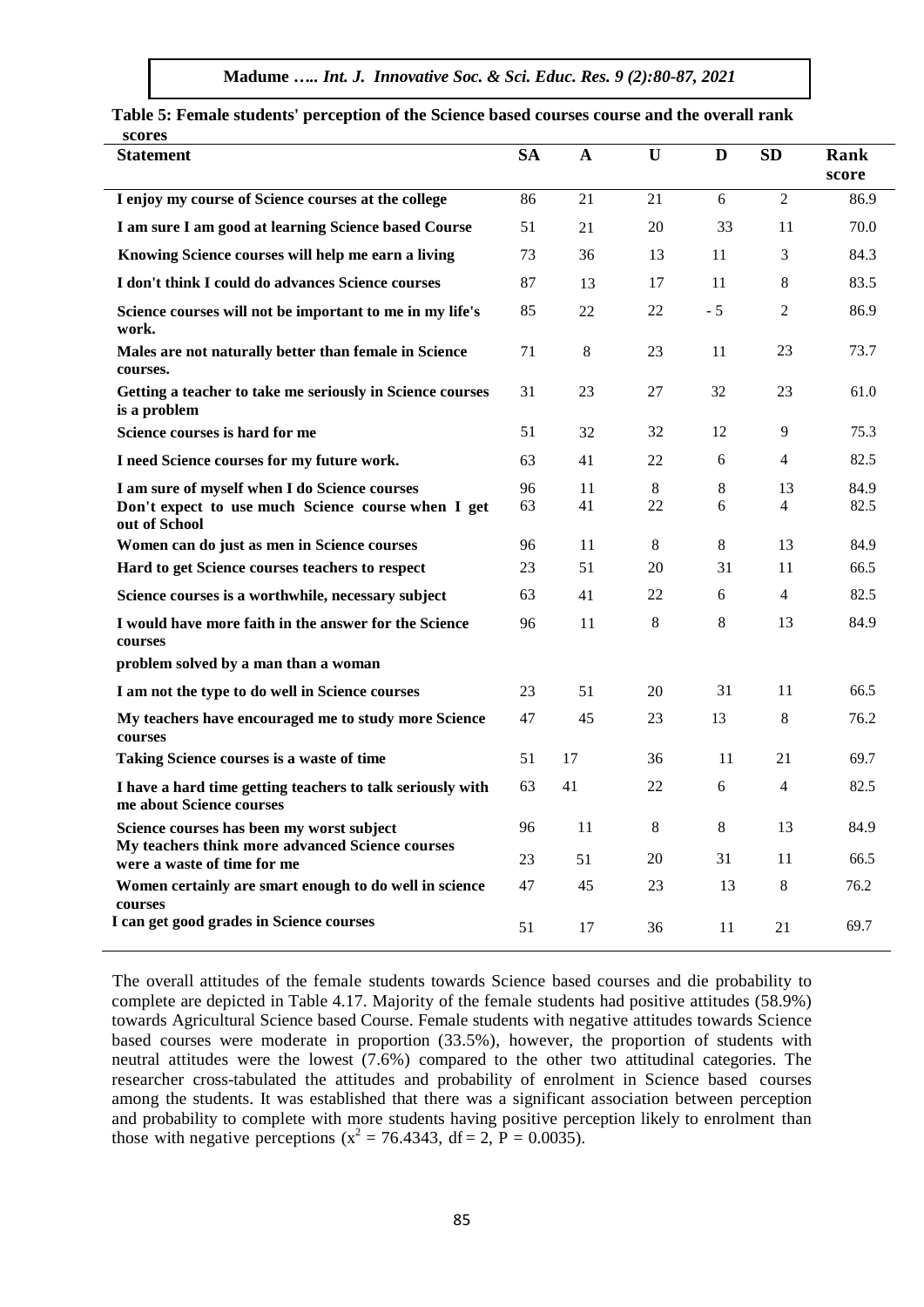#### **DISCUSSION OF FINDINGS**

A number of reports and research available indicated that the probability of the female students to complete schooling is intricately tied to their socio-economic backgrounds (UNESCO, 2003). According to this study, dropout rates was affected by the family socio-economic backgrounds, socio-culture in\* the family and literacy levels of the parent. The rise in the level of poverty in Nigeria (Nigeria National Bureau of Statistics, 2010). The report indicated that 46.8% of Nigerians live below the poverty line and that poverty is one of the major factors, which discourage parents from investing in their children's education. The highest dropout rates were found among children from poor households, The finding of the study showed that, majority of the female students were aged between 18-25 years. The chances of dropping enrolment in Science based courses reduced with age of the female students.

In this study it was also established that parents had many children to take care of and therefore preferred to educate male students resulted in slackening education opportunities for female students and this contributed to the female students drop out rates from secondary schools. Raju (1973) argues that the difficulty of finding money to pay for the education of sons and daughters is the main reason for the premature withdrawal of students from school. The situation where parents have negative attitudes towards education of the girl child or do not see its immediate benefits, the consequence is a high drop-out rate or poor performance for those female students still in school. Social-cultural and religious factors, such as initiation ceremonies and gender socialization, are additional factors responsible for pupils' failure to compete effectively in schools with other children.

The finding of the study showed that, for most of the female students, their father's levels of education were none, primary or secondary education and the chances of the female students completing increased with their father's levels of education. Another important factor that is often related to drop out in Nigeria was parental education level in concurrence with earlier studies. It was widely believed that low parental education is likely to compromise the parents to prioritize education of their children because they see no benefits in education (Niu, & Tienda, 2008). However, contrary arguments have ascertained that parents with very low educational backgrounds are likely to force their children to go to school and perform well in the hope that the children will help them in future. So the children go to school with parental baggage and see themselves as future helpers of their parents and in the process, they develop negative attitudes towards schooling. If they do, they tend to drop out in greater numbers and engage in more income generating activities than children of parents with high levels of education. A case study of rural villages in Nigeria showed parental illiteracy was associated with low household income as factors likely to cause female students to drop out. This move has made it difficult for parents and communities to support education adequately; consequently, education is now beyond the reach of many households. This is mainly due to poverty levels, which have been rising in this country.

The result on the monthly income of the female students' fathers indicated that majority of the female students parents earned below  $\text{\textcircled{H}}5,000$  per month and the chances of the female students completing was calculated to increase with increasing father's income. If children do attend education, changes in the financial situation of parents, as reflected by the volatility of family income, may push some children out of education. The increased level of poverty makes parents unable to feed their children properly and provide adequate health services. In these circumstances, children whose parents cannot afford costs of instructional materials, school uniforms, tuition fees, and activity fees tend to go to school irregularly and, in the long run, drop out of school or have problems during the entire learning process in the school. Faced with limited resources, and reduced returns from education, parents are not only unable but also unmotivated to educate their children. In the end, these factors have negative effects on children's school participation and the overall performance of students in many subjects in school.

The attitude of female students toward a programme affects the way the programme is implemented and how they view the staff. The perception by most of the employers was negative one as attested to by the employments structure. This indicates that there must be some form of problems in the ways the Science based courses from the local tertiary level colleges perform their job. One way that has been highlighted was that the social Science based courses are to theoretical oriented to perform any meaningful practical jobs. The practical aspect of the jobs can however be done by most of the college trained Science based courses who happen to be viewed in favourable light because they also